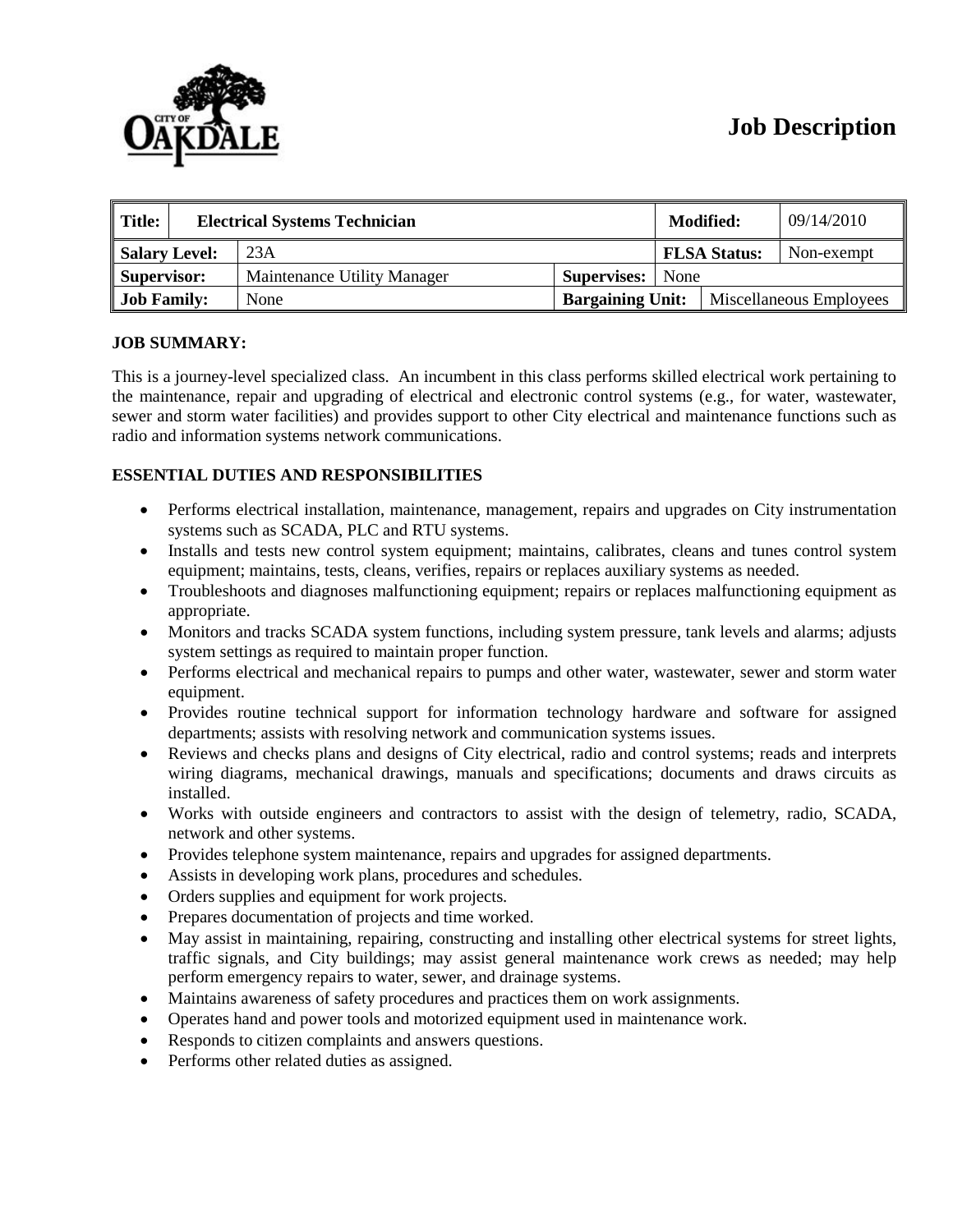# **QUALIFICATIONS**

To perform this job successfully, an individual must be able to perform each essential duty satisfactorily. The requirements listed below are representative of the knowledge, skill, and/or ability required. Reasonable accommodations may be made to enable individuals with disabilities to perform the essential functions.

## **Ability to:**

- Diagnose electrical, electronic, mechanical, hydraulic, and pneumatic malfunctions in instrumentation and telemetry systems.
- Read and interpret wiring diagrams and mechanical drawings.
- Make repairs to metering and control instruments.
- Make estimates of labor and materials.
- Maintain records and make oral and written reports.
- Establish and maintain effective working relationships with those contacted during the course of work.
- Document modifications made to equipment.
- Operate standard computer hardware and software, as well as specialized software pertaining to water, sewer, wastewater and storm water control systems.
- Read, understand and apply safety procedures in operating equipment and performing work assignments.
- Operate specialized and motorized equipment used in public works maintenance work.
- Meet schedules and time lines.
- Maintain records and prepare reports.

#### **Knowledge of:**

- Electrical and electronic circuits.
- Methods, practices and tools used in maintaining, repairing, testing and adjusting a wide variety of recording and metering instruments.
- Mechanical linkages to telemetry systems.
- Safety practices and precautions pertaining to the work.
- Codes, laws and ordinances pertaining to the work, including the National Electric Code (NEC).
- Basic mathematics including addition, subtraction, multiplication, division, percentages, and factions.
- Principles and operation and maintenance of a variety of actuating instruments and controls.
- Hydraulics as it relates to the operation of recording and metering instruments.
- The mechanics of pumps, valves and backflow devices.
- How to read and implement blue print and schematic directions.
- The use and operation of tools and equipment used in assigned maintenance work.
- The general use of computers.

#### **Education and/or Experience:**

Any combination of experience and training that would likely provide the required knowledge and abilities is qualifying. A typical way to obtain the knowledge and abilities would be: possession of a high school diploma or general education degree (GED) and four (4) years of electrical maintenance work, including at least two years of specialized experience involving electrical and electronic telemetry, SCADA and related control systems; or an equivalent combination of education and experience.

#### **Language Skills:**

Ability to read and comprehend equipment instructions, as well as correspondence and memos. Ability to write routine correspondence. Ability to effectively present information in one-on-one and small group situations.